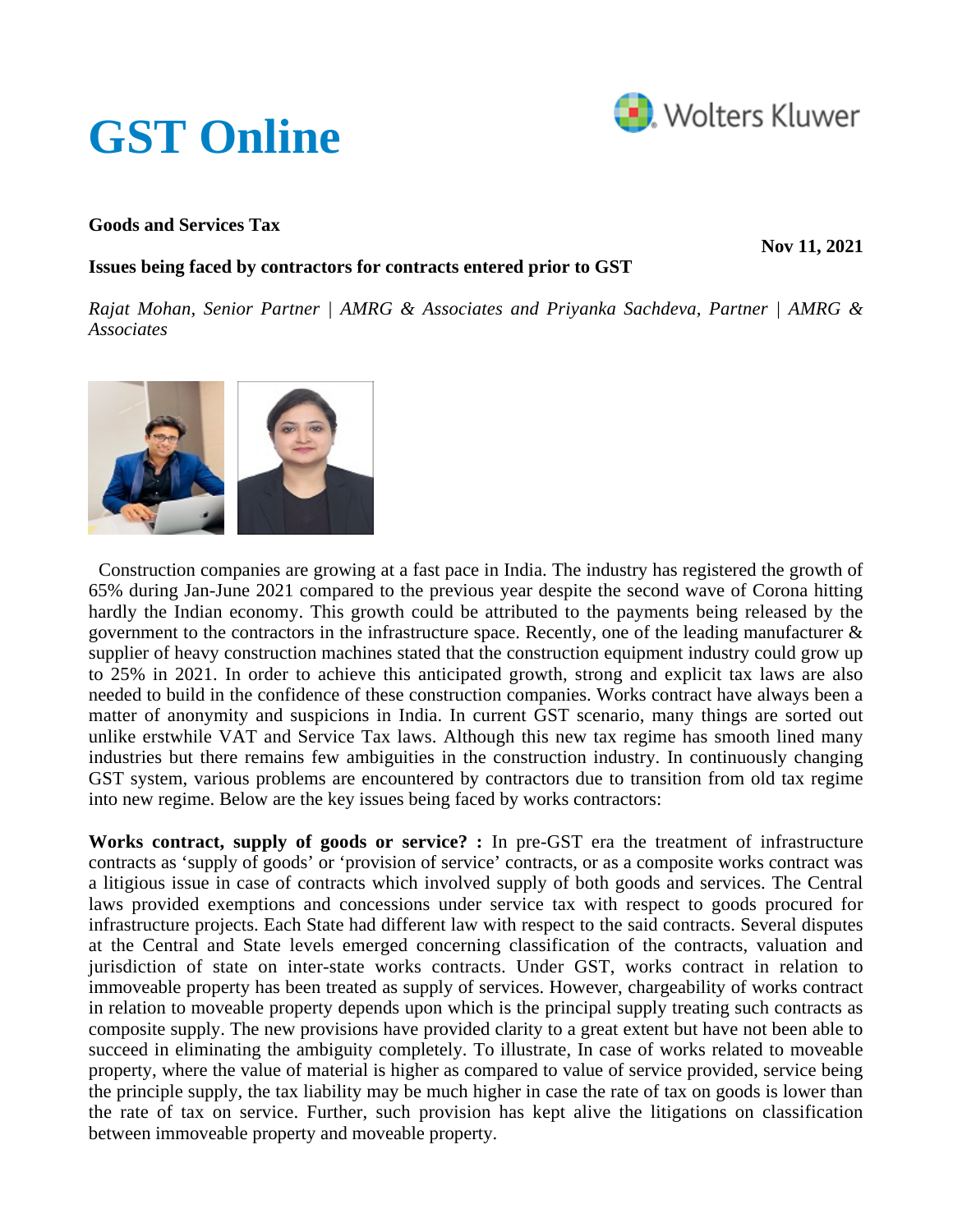**GST implication on work done in pre-GST but dispute settlement money being received in post GST:** In construction industry, dispute between the employer and the contractor with respect to work done is very customary. And, most of the companies have detailed settlement process as part of their contractual agreements which is also a time consuming process. Thus, there arises a scenario that even though the work is completed in pre-GST regime, however money is being received in post GST regime. Now the question before the contractor is –whether GST shall be leviable on the said receipt of money or not? There can be cases where the work against which the money is being received was totally exempt/taxable at lower rate in pre-GST regime, however it is either taxable in GST or taxable at a higher rate. Where the money is being received against the work done in pre-GST era and which was exempt or chargeable to lower tax, to levy the tax/higher tax is not justifiable. There is ambiguity in law due to which the contractor is facing the issues. Further, the contractors dealing with government companies are more petrified due to the deduction of GST TDS by these companies while discharging the payment to them. There is always the risk that the department may challenge the contractors on account of non-disclosure of the said income under GST. There are few remedies available to tax payers in such cases like advance ruling or provisional assessment. However, these options itself have lots of issues like delayed responses, bench members not constituted in few states, lack of pre-defined procedures, etc. Legally, the advance ruling has to be pronounced within 90 days from the date of receipt of application. However practically, the applications since more than one year are pending to be even acknowledged online. Sometimes, the hearing takes place after rigorous follow ups. However, the order is not being issued timely. Sometimes, post hearing, the bench member gets transferred and again the entire procedure of hearing takes place. These issues hamper the tax payer confidence. Several times, the issue is still pending to be heard and by that time the money is received by the contractor and he is bound to take some decision based on his best judgement or expert advice to avoid interest and penalty. Further, since there is no clarity in law with respect to such case, different State authorities have different views thus leading the contractors who are working in various States into dilemma.

**Project started in Pre GST era and completed after enactment of GST:** In many cases especially the contracts continuing since pre-GST era with the government companies (the employer), the problem arises with respect to valuation. Various contracts had the change in legislation clause which state that impact due to change in legislation has to be borne by the employer or there has to be revision in contract price to give effect to such change in legislation. However, there is always a dispute at the value since there is no mechanism provided either in contract or in GST law for arriving at the value of such impact and is always a matter of dispute. There is a very draconian provision in GST on which few Employers seem to be playing on i.e. Anti-profiteering measure" which specifies that any additional benefit arising to the tax payer shall be passed on to the recipient by way of commensurate reduction in prices. The said provision doesn't specify any methodology to compute this additional benefit and this has become a bone in the neck of every contractor. They need to prove to the Employer through detailed working and certificates from Chartered Accountants that the value has been arrived at correctly. Since, the contractor is liable to raise the invoices for the work done within a period of 30 days and pay GST thereon, hence, even though the dispute prevails with respect to value of work done, he needs to discharge liability on the value of work done based on certified work. However, there may be a scenario where the said value is finalised sometimes after a year or so when all the remedies lapse under the GST law for the contractor to get the additional GST deposited to the exchequer. And, the only remedy available to the contractor is go to High Court.

All the above stated problems still persist and have resulted into increased cost which has hampered the confidence of the foreign investors in India. This can be regained by removing underlying ambiguities and thus reducing litigations. Various High Court Judgements and State Government orders have been pronounced stating that the tax is the ultimate responsibility of the recipient of supply. There is a need to bring in some remedy to the genuine tax payers where the recipient doesn't pay the tax amount to them or liberal laws with respect to refund in case of change in valuation due to matters under dispute and such laws may be subject to certain fetters to avoid any misapplication.